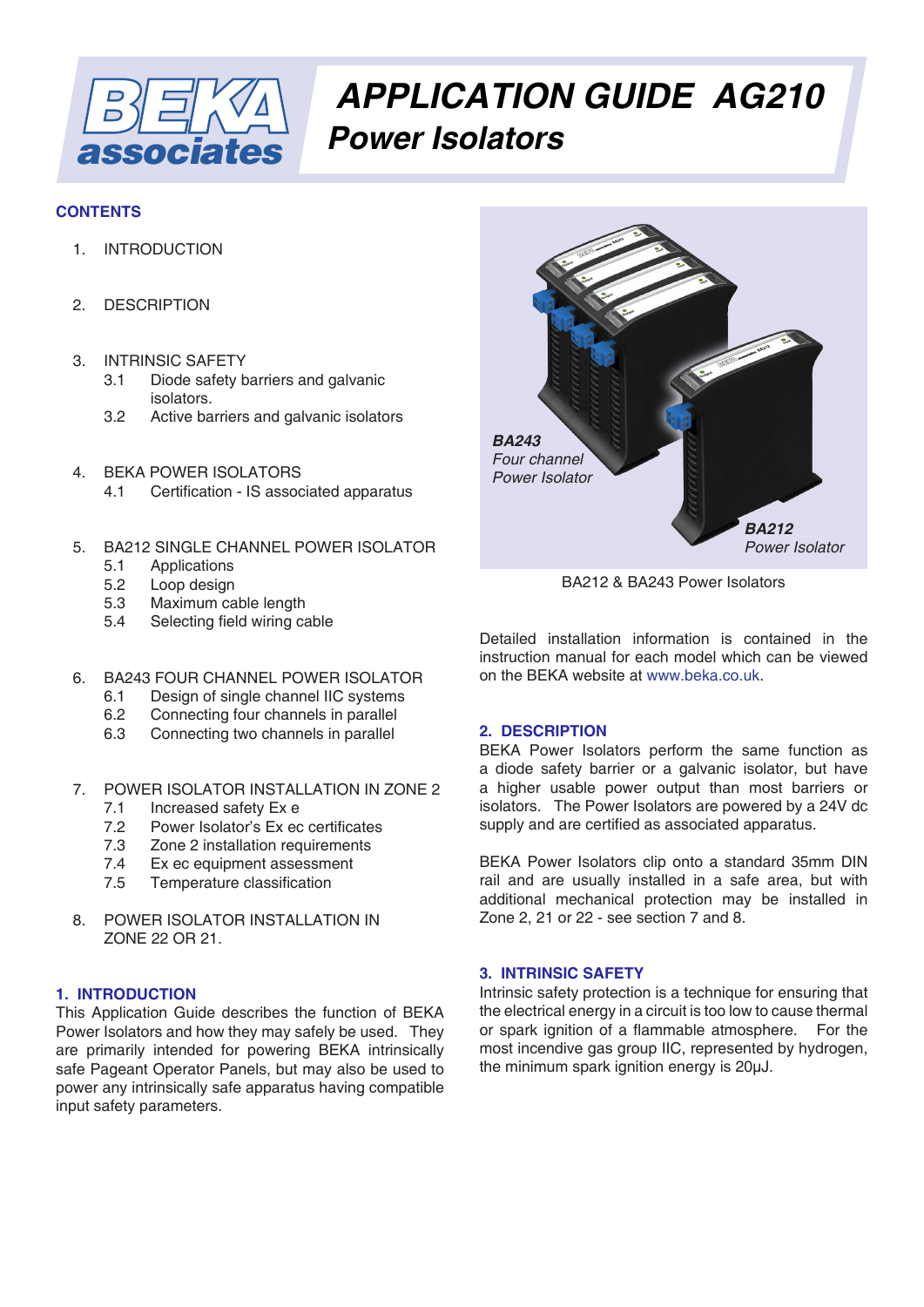For IIB ethylene it is 60µJ and for IIA propane it increases to 180µJ.

Wired intrinsically safe systems usually employ associated apparatus in the safe area, such as a Zener barrier or galvanic isolator, which limit the energy that can be transferred to wiring and apparatus in the hazardous area. Hazardous area apparatus is designed such that the energy transferred from the safe area can not be stored and released in a way that could cause spark ignition of the flammable atmosphere. The apparatus design also ensures that the transferred energy will not result in hot areas which could cause thermal ignition of the flammable atmosphere.

To simplify intrinsically safe system design, associated apparatus has output safety parameters which specify the maximum voltage, current and power output, plus the maximum capacitance and inductance that may be safely connected to the output.

- Uo Maximum output voltage
- Io Maximum output current
- Po Maximum output power
- Co Maximum permitted external capacitance
- Lo Maximum permitted external inductance
- Lo/Ro Maximum permitted L/R ratio of external apparatus or cables that may be connected.

 **Note:** Lo/Ro is an alternative to the maximum permitted inductance Lo.

The level of protection of the intrinsically safe parts of the associated apparatus is also specified. All BEKA Power Isolators have ia level protection which means they remain safe with two countable faults and may be used to power apparatus located in Zone 0.

Similarly, intrinsically safe apparatus for installation in a hazardous area has input safety parameters. These define the maximum voltage, current and power input that may be safely applied.

- Ui Maximum input voltage
- Ii Maximum input current
- Pi Maximum input power
- Ci Maximum equivalent internal capacitance at input terminals.
- Li Maximum equivalent internal inductance at input terminals.

For a safe intrinsically safe system, the input voltage, current and power parameters of the hazardous area apparatus must be equal to, or greater than, the output voltage, current and power parameters of the barrier or isolator.

Also the equivalent input capacitance and inductance of the hazardous area apparatus, plus cable capacitance and inductance, must be equal to, or less than, the capacitance Co and inductance Lo that may be safely connected to the barrier or isolator.

Alternatively, the system will be safe if the L/R ratio of the connecting cables and load are less than the isolator's specified Lo/Ro.



Fig 1 Galvanic isolator using passive voltage & current limits.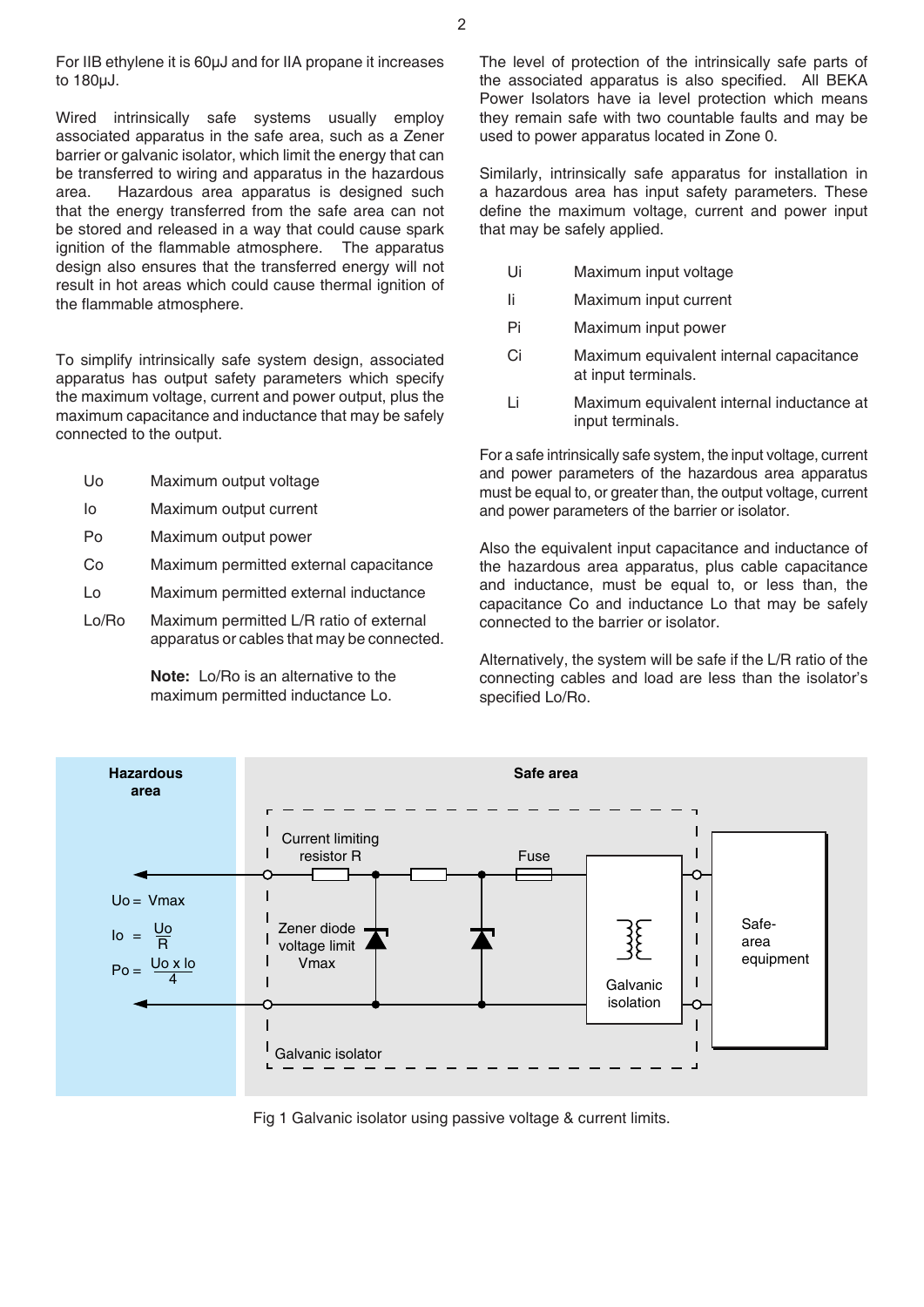

Fig 2 Galvanic isolator using active voltage & current limits.

## **3.1 Diode safety barriers and galvanic isolators**

Diode safety barriers and galvanic isolators perform the same energy limitation function. Diode safety barriers require a high integrity earth connection, galvanic isolators have a floating output and do not require an earth connection.

The majority of diode safety barriers and galvanic isolators use passive components to limit their output and to define their output parameters as shown in Fig 1. Because of the resistive output, which determines the maximum output current, the maximum output power which can be transferred to the hazardous area Po, is the matched power which is only a quarter of the apparent power available considering Uo and Io.

Zener barriers and galvanic isolators employing passive components have typical output parameters of:

| <b>Uo</b> | lo.                | Po    | <b>Application</b> |
|-----------|--------------------|-------|--------------------|
| 15V       | 290 <sub>m</sub> A | 1W    | 12V power supply   |
| 28V       | 93 <sub>m</sub> A  | 0.65W | 4/20mA loop        |

## **3.2 Active barriers and galvanic isolators**

Replacing the voltage limiting diodes and the current limiting resistor with multiple active devices as shown in Fig 2 significantly increases the usable power available in the hazardous area. However, this configuration makes it difficult to determine output safety parameters and edition 6 of EN 60079-11 *Equipment protection by intrinsic safety "i"* does not permit triplicated active current limits for Ex ia applications. This may change in edition 7.

Both of these difficulties can be overcome by employing a hybrid configuration using a combination of both passive and active limitation which is the technique employed in BEKA Power Isolators. Using both active and passive protection increases the usable power available in the hazardous area compared with that from a passive device and enables output safety parameters to be calculated. The hybrid configuration complies with Ex ia requirements and the Power Isolator may therefore be used for powering hazardous area apparatus in Zone 0.

The increased usable power from a low voltage isolator results in it having a relatively high output safety current parameter Io, which limits the inductance Lo that may be safely connected to the isolator's output. Whilst the equivalent internal inductance Li of hazardous area apparatus can be suppressed, it is not possible to suppress the inductance of the interconnecting cable. Hence the length of cable between the output of the Power Isolator and the hazardous area apparatus is restricted.

This cable length restriction can be overcome by using an interconnecting cable which complies with the Power Isolator's Lo/Ro safety parameter. This is the maximum value of ratio of inductance to resistance that may be safely connected to the Power Isolator's output and is an alternative to complying with just the allowable inductance Lo.

Cables with a low L/R ratio have a small conductor cross section resulting in a relatively high electrical resistance. When a cable with a low L/R ratio is installed the maximum cable length is often determined by the acceptable voltage drop.

3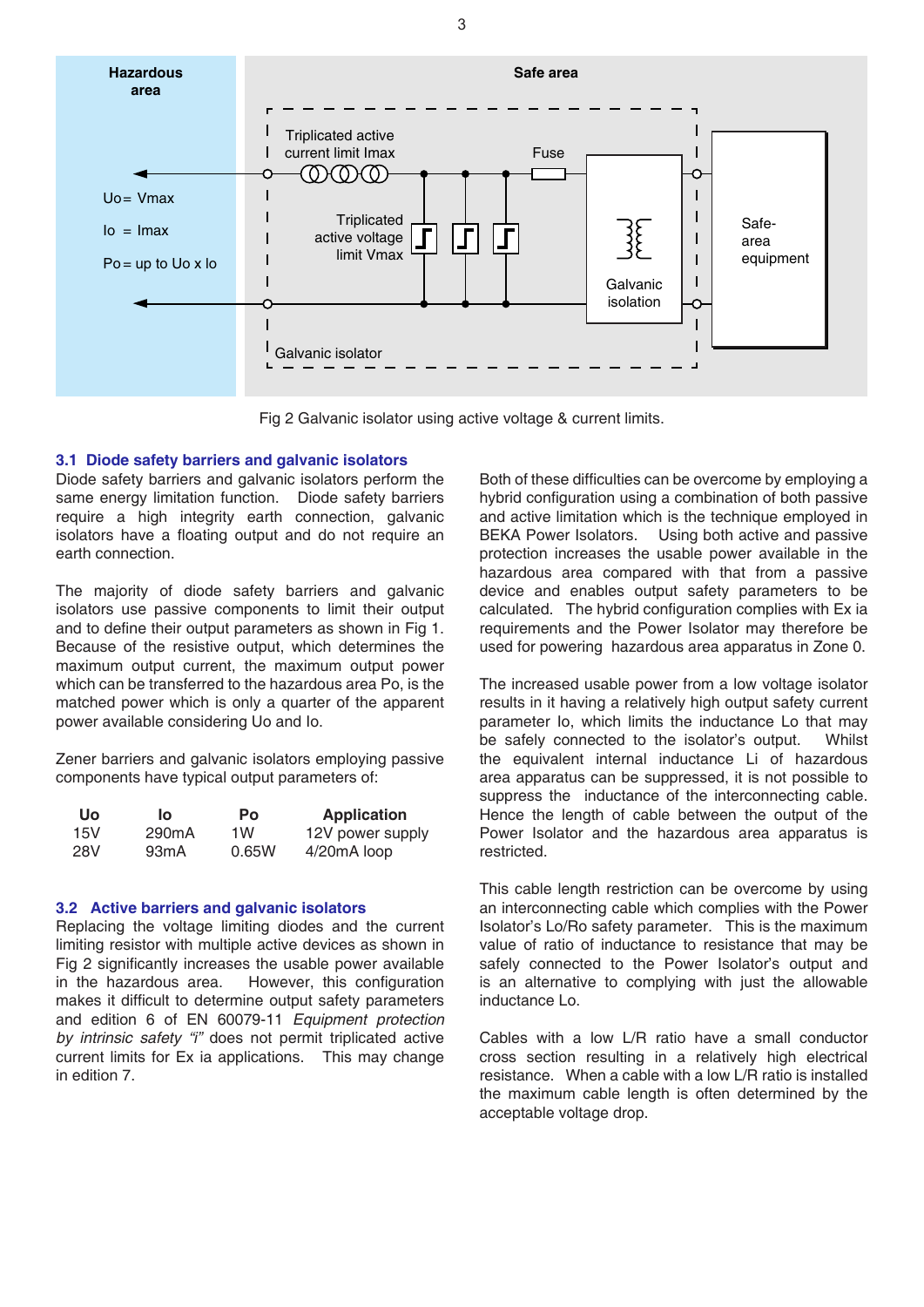# **4. BEKA POWER ISOLATORS**

BEKA Power Isolators are primarily intended for powering a BEKA intrinsically safe Pageant Operator Panel. The isolators employ a combination of passive and active voltage and current limitation to maximise their output while retaining usable output safety parameters.

#### **4.1 Certification – IS associated apparatus**

Both the BA212 and BA243 Power Isolators have IECEx, ATEX and UKCA associated apparatus intrinsic safety Ex ia IIC certification:

| <b>IECE<sub>x</sub></b> | <b>IECEX CML 20.0080X</b> |
|-------------------------|---------------------------|
| <b>ATEX</b>             | CML 20 ATEX 2122X         |
| <b>UKCA</b>             | <b>CML 21 UKEX 2278X</b>  |

Copies of these certificates may be downloaded from the BEKA associates website [www.beka.co.uk](https://www.beka.co.uk/).

The certificate numbers have an 'X' suffix indicating that the isolators have specific conditions relating to safe installation or use. The BEKA Power Isolators have a Um of 30V and must be powered from a 30V maximum dc supply which complies with one of the following:

- SELV (separated or safety extra low voltage)
- PELV (protected extra-low voltage supply)
- Employing a safety isolating transformer with double or reinforced insulation.
- • Complying with IEC60950 series, IEC61010-1 or technically equivalent standard.
- Fed directly from cells or batteries

Most 24V instrument supplies satisfy this requirement. Compliance with the European or UK Low Voltage Directives confirms the supplies suitability.

# **5. BA212 SINGLE CHANNEL POWER ISOLATOR**

The BA212 Power Isolator has IECEx, ATEX and UKCA [Ex ia Ga] IIC intrinsic safety associated apparatus certification for installation in a safe area. All the approvals specify the same certification code and output safety parameters.

## **Location**

 Safe area or Zone 2, 21 or 22 – see section 7 & 8

#### **Certification code**

| <b>IECEX</b> | [Ex ia Ga] IIC                                                             | $-40^{\circ}$ C $\leq$ Ta $\leq$ +70 $^{\circ}$ C |
|--------------|----------------------------------------------------------------------------|---------------------------------------------------|
|              | ATEX & UKCA II (1) G [Ex ia Ga] IIC $-40^{\circ}$ C $\leq$ Ta $\leq$ +70°C |                                                   |

## **Output parameters**

|       | Gas group |                   |                              |                  |
|-------|-----------|-------------------|------------------------------|------------------|
|       |           | <b>IIC</b>        | <b>IIB</b>                   | IIА              |
| Uo    | $=$       | 12.4V             | 12.4V                        | 12.4V            |
| lo    | $=$       | 2.66A             | 2.66A                        | 2.66A            |
|       |           |                   | Maximum output current 500mA |                  |
| Po    | $=$       | 5.2W              | 5.2W                         | 5.2W             |
| Co    | $=$       | $1.24\mu F$       | $7.9 \mu F$                  | 30.0µF           |
| Lo    | $=$       | $5\muH$           | $20\muH$                     | $40\mu H$        |
| Lo/Ro | $=$       | $4.3\mu H/\Omega$ | $17\mu H/\Omega$             | $34\mu H/\Omega$ |

## **5.1 Applications**

The BA212 isolator is primarily intended to power equipment in gas groups IIB (ethylene) and IIA (propane). It does have IIC (hydrogen) certification, but the output inductive parameters are restrictive and preclude use in many applications for which the BA243 has been designed.

Fig 3 shows the isolators output characteristic. When the output load exceeds the current limit the output voltage falls to zero. When the load is reduced the output voltage is automatically restored.



Fig 3 BA212 typical output characteristic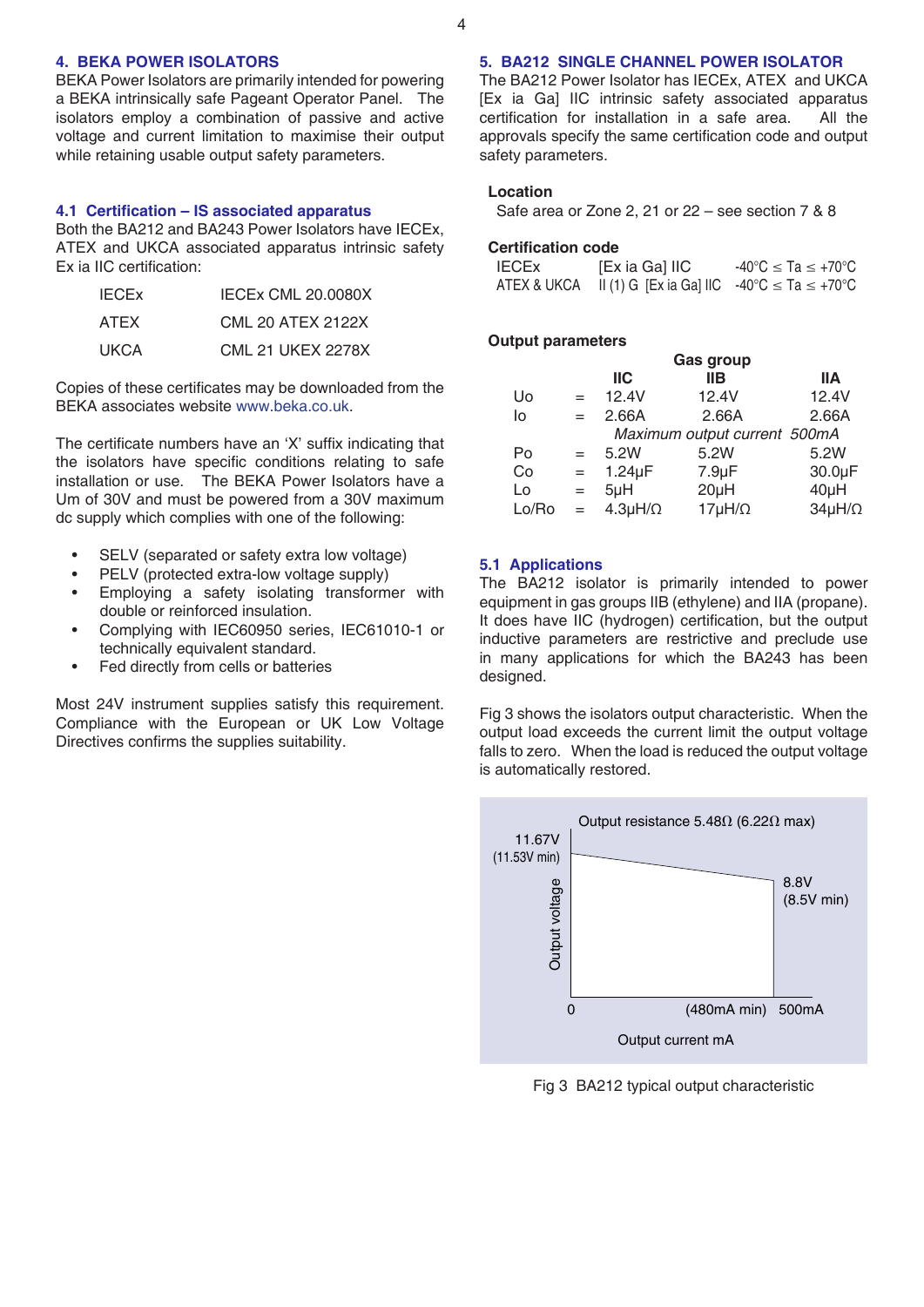

Fig 4 BA212 IIB or IIA system

The isolator may be used to power any certified intrinsically safe apparatus located in Zone 0, 1 or 2 providing the input voltage, current and power safetly parameters of the apparatus are equal to, or greater than, the output parameters of the BA212. The isolator has been designed to power a BEKA Pageant intrinsically safe Operator Panel, but is also ideal for powering intrinsically safe devices such as sounders, beacons and valves that require more power than is available from conventional barriers or isolators.

The BA212 output is galvanically isolated and should not be connected to any other intrinsically safe supply. If the output is connected to hazardous area apparatus via a multicore cable carrying other intrinsically safe circuits, the cable should be a Type A or a Type B multicore as defined in IEC 60079-14 to ensure that connection between intrinsically safe circuits is unlikely to occur.

If, for operational reasons, it is necessary to earth one side of the isolator's output, this should be a single point connection to a high integrity earth, such as the plant's equipotential bonding system.

## **5.2 Loop Design**

A typical BA212 system is shown in Fig 4. It assumes that the inductance and capacitance of the hazardous area apparatus is suppressed and therefore Li and Ci of the apparatus are zero.

The cable between the BA212 Power Isolator output and the hazardous area apparatus should be selected to have inductance of less than Lo or an L/R ratio of less than Lo/Ro of the isolator.

Cable manufacturers usually specify the inductance per metre of a cable. Most twisted pair instrument cables have an inductance of less than 0.8µH per metre. The addition of a screen or armour makes little difference. Twisted pairs within multicore cables also have a similar inductance.

If the inductance of the hazardous area load is fully suppressed so that it has an Li of zero, the maximum permissible cable length between the BA212 Power Isolator and the load will be defined by the isolator's Lo or by its Lo/Ro. At 12.4V the allowable capacitance Co that may be connected to the isolator is relatively large and is therefore unlikely to cause any cable limitations.

## **Considering the limitation imposed by Lo:**

If a typical twisted pair cable with an inductance of less than 0.8µH/m is used, the maximum cable length between the BA212 isolator and the hazardous area apparatus will be:

|              | <b>Gas group</b> |                 |                 |
|--------------|------------------|-----------------|-----------------|
|              | <b>IIC</b>       | llВ             | <b>IIA</b>      |
| Cable length | 6m               | 25 <sub>m</sub> | 50 <sub>m</sub> |

**Alternatively, considering the limitation imposed by Lo/Ro:** Any length of cable with an L/R ratio equal to, or less than, the BA212 isolators Lo/Ro may be used. The maximum length being defined by the acceptable resistive voltage drop.

|                                                                         | Gas group |      |     |
|-------------------------------------------------------------------------|-----------|------|-----|
|                                                                         | IIC.      | IIB. | lΙA |
| L/R of cable $\leq 4.3\mu H/\Omega$ 17 $\mu H/\Omega$ 34 $\mu H/\Omega$ |           |      |     |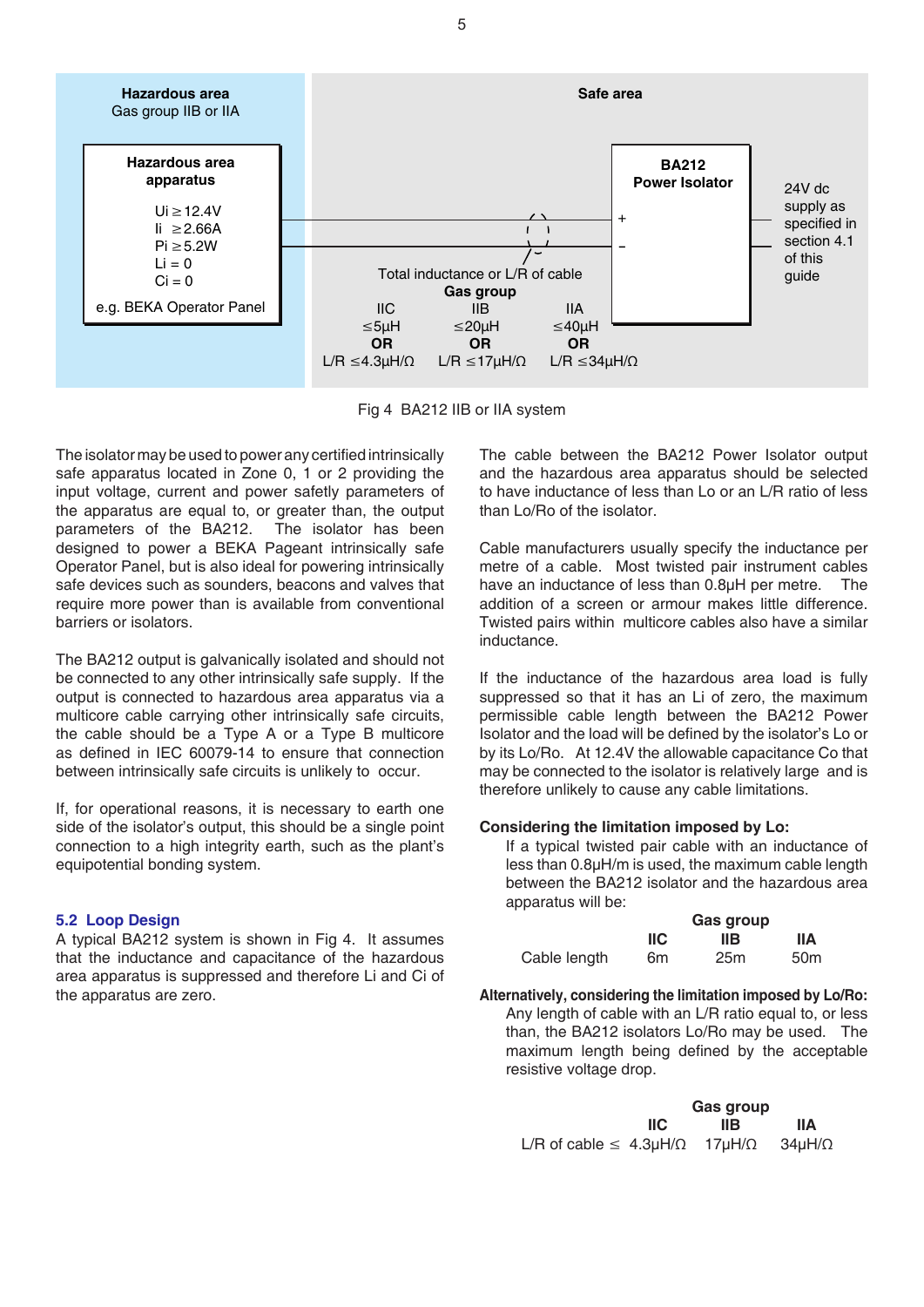Instrumentation cables complying with the L/R ratio required for use in IIC gases are not generally available, but those for use in IIB and IIA gases are produced by a number of manufacturers. For example, the Draka Norsk Kabe FlexFlame RFOU(i) 150/250(300) cable has 0.75mm² conductors and is available with single and multi twisted pairs with and without screens and armour. Each single twisted pair has the following electrical parameters:

| Inductance  | <b>Resistance</b>              | L/R ratio          |
|-------------|--------------------------------|--------------------|
| $0.67$ µH/m | $26.3 \text{m}\Omega/\text{m}$ | $12.7\mu H/\Omega$ |

Instrument cables with similar specifications are also manufactured by:

 Tele-Fonika Kabel S.A. (TF Kabel).

 Nexans Cabling Solutions.

## **5.3 Maximum cable length**

If a Pageant Operator Panel is connected to a BA212 Power Isolator as shown in Fig 4 using the Draka Norsk Kabe cable described in the previous section, the maximum cable length limitation imposed by the Lo of the isolator will be:

| Gas group | Lo               | <b>Maximum cable length</b> |
|-----------|------------------|-----------------------------|
| IIC.      | 5 <sub>µ</sub> H | $5/0.67 = 7m$               |
| IIВ       | $20\mu H$        | $20/0.67 = 29m$             |
| IIА       | $40\mu H$        | $40/0.67 = 59m$             |

**Alternatively** considering the limitation imposed by the Lo/Ro ratio of the isolator.

The Draka Norsk Kabe cable has an L/R ratio of 12.7µH/Ω which is below the Isolators Lo/Ro output safety parameter for gas groups IIA and IIB. Therefore, any length of this cable may be used between the Isolator and the Operator Panel in gas groups IIA and IIB, the maximum length being determined by the cable's acceptable voltage drop.

The current consumption of a Pageant Operator Panel depends upon the number and type of plug-in input and output modules that are fitted. The maximum percentage of the total available power from the Pageant Operator Panel that each module consumes is shown on the datasheet and the instructions for each module. The sum of the power consumption of all the modules fitted determines how much current the Pageant Operator Panel draws from the Power Isolator.

| Total % module    | <b>Operator Panel</b> |  |
|-------------------|-----------------------|--|
| power consumption | maximum current       |  |
| 20%               | 300 <sub>m</sub> A    |  |
| $100\%$           | 400 <sub>m</sub> A    |  |

The maximum allowable cable length can be calculated as follows:

$$
\text{Max cable length} = \left[ \frac{(\text{Vo min} - \text{VL min})}{\text{IL max}} \cdot \text{Ro max} \right] \left[ \frac{1}{2 \times \text{Rcab}} \right]
$$

Where:

| Vo min | $=$ | Minimum isolator output voltage with<br>no load. |
|--------|-----|--------------------------------------------------|
| VL min | $=$ | Minimum operating voltage of load                |
| IL max | $=$ | Maximum current consumption A                    |
| Ro max | $=$ | Maximum isolator output resistance $\Omega$      |
| R cab  |     | Cable conductor resistance $\Omega/m$            |

With 100% module power consumption

$$
= \left[\frac{(11.53 - 7.5) - 6.22}{0.40}\right] \left[\frac{1}{2 \times 0.0263}\right]
$$

Max cable length  $= 73$ m

With 20% module power consumptions Max cable length  $= 137$ m

This method of determining the maximum permitted cable length allows significantly longer cables in gas groups IIA and IIB but can not be used for gas group IIC applications because cables with an L/R ratio of 4.3µH/ Ω are not generally available.

For most applications in a group IIC gas, the BEKA BA243 Power Isolator should be used, see section 6. This has four galvanically isolated outputs which can be remotely combined to provide 4.4W usable output power with much longer cables in gas group IIC atmospheres.

#### **5.4 Selecting field wiring cable**

Manufacturers do not always specify the L/R ratio of their cables, and when they do, some tend to quote very conservative maximum figures. If the cables inductance and the conductors resistance is known, the cables L/R ratio can be calculated.

- $L/R =$  cable inductance per unit length cable loop resistance per unit length
	- = cable inductance per unit length 2 x conductor resistance per unit length

The same unit of length should be used for both the resistance and inductance.

If cable parameters are not available, it is easy to measure the inductance and resistance of a short sample length of cable from which the cable's L/R ratio can be calculated. If a five metre long cable sample is provided, BEKA will perform this measurement for any customer free of charge.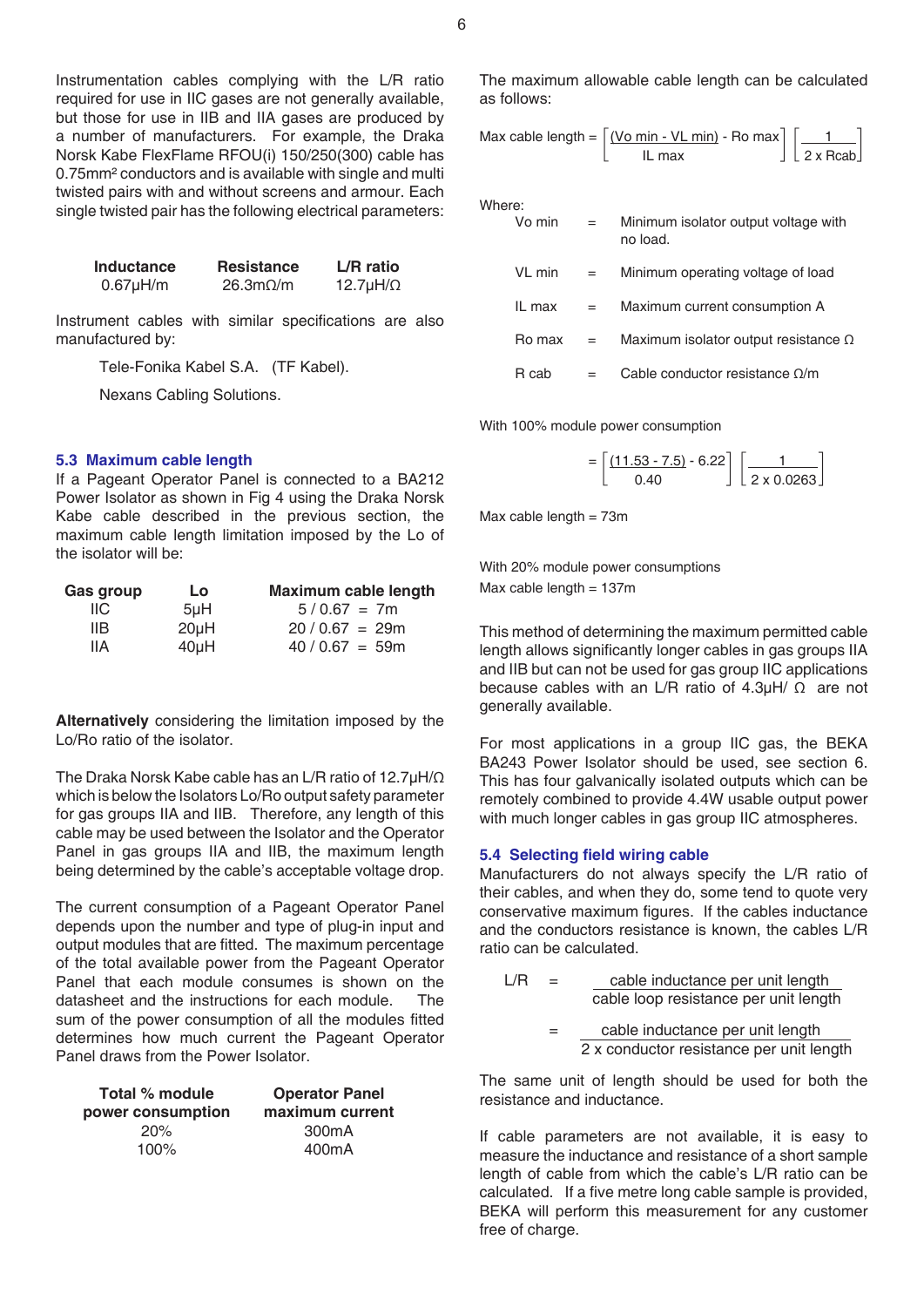## **6 BA243 FOUR CHANNEL POWER ISOLATOR**

The BA243 has four isolated channels with IECEx, ATEX and UKCA [Ex ia Ga] IIC intrinsic safety associated apparatus certification. All the approvals specify the same certification code and output safety parameters.

#### **Location**

 Safe area or Zone 2 or 22 – see section 7 & 8.

#### **Certification code**

| <b>IECEx</b> | [Ex ia Ga] IIC                                                             | $-40^{\circ}$ C $\le$ Ta $\le$ +70 $^{\circ}$ C |
|--------------|----------------------------------------------------------------------------|-------------------------------------------------|
|              | ATEX & UCKA II (1) G [Ex ia Ga] IIC $-40^{\circ}$ C $\leq$ Ta $\leq$ +70°C |                                                 |

#### **Output parameters for each channel**

|       | <b>Gas group</b> |                  |                              |                   |
|-------|------------------|------------------|------------------------------|-------------------|
|       |                  | <b>IIC</b>       | <b>IIB</b>                   | <b>IIA</b>        |
| Uo    | $=$              | 12.4V            | 12.4V                        | 12.4V             |
| lo    | $=$              | 0.67A            | 0.67A                        | 0.67A             |
|       |                  |                  | Maximum output current 130mA |                   |
| Po    | $=$              | 1.36W            | 1.36W                        | 1.36W             |
| Co    | $=$              | $1.24\mu F$      | $7.9 \mu F$                  | 30.0µF            |
| Lo    | $=$              | 79µH             | $317\mu H$                   | 634µH             |
| Lo/Ro | $=$              | $17\mu H/\Omega$ | 68 $\mu$ H/ $\Omega$         | $137\mu H/\Omega$ |

The BA243 isolator is primarily intended to power apparatus in gas group IIC (hydrogen). It has four identical, independently isolated outputs which may be used alone, or remotely combined to transfer the maximum intrinsically safe power to IIC hazardous area apparatus.

Fig 5 shows the output characteristic of each channel. When the output load exceeds the current limit the output voltage falls to zero. When the load is reduced the output voltage is automatically restored.

#### **6.1 Design of single channel IIC systems**

Each of the four isolated outputs may be used as a separate intrinsically safe supply. If an output is connected to hazardous area apparatus via a multicore cable carrying other intrinsically safe circuits, the cable should be a Type A or a Type B multicore as defined in IEC 60079-14. This will ensure that connection between separate intrinsically safe circuits is unlikely to occur.



Fig 5 BA243 typical output characteristic of each channel

If, for operational reasons, it is necessary to earth one side of any of the isolator outputs, this should be a single point connection to a high integrity earth, such as the plant's equipotential bonding system. Earthing the output of one channel does not affect the other channels.

A typical single channel BA243 loop is shown in Fig 6. If the inductance and capacitance of the hazardous area load is fully suppressed so that it has an Li and Ci of zero, the maximum permissible cable length between the BA243 Power Isolator and the load will be defined by the isolator's Lo or by its Lo/Ro. At 12.4V the allowable capacitance Co that may be connected to the isolator is relatively large and is therefore unlikely to cause any cable limitations.

#### **Considering the limitation imposed by Lo:**

If a cable with an inductance of less than 0.8µH/m is used, the maximum cable length between the BA212 isolator and the hazardous area apparatus will be:

|              | <b>Gas Group</b> |      |      |
|--------------|------------------|------|------|
|              | IIС              | IIВ  | ШA   |
| Cable length | 98 <sub>m</sub>  | 396m | 792m |



Fig 6 BA243 single channel system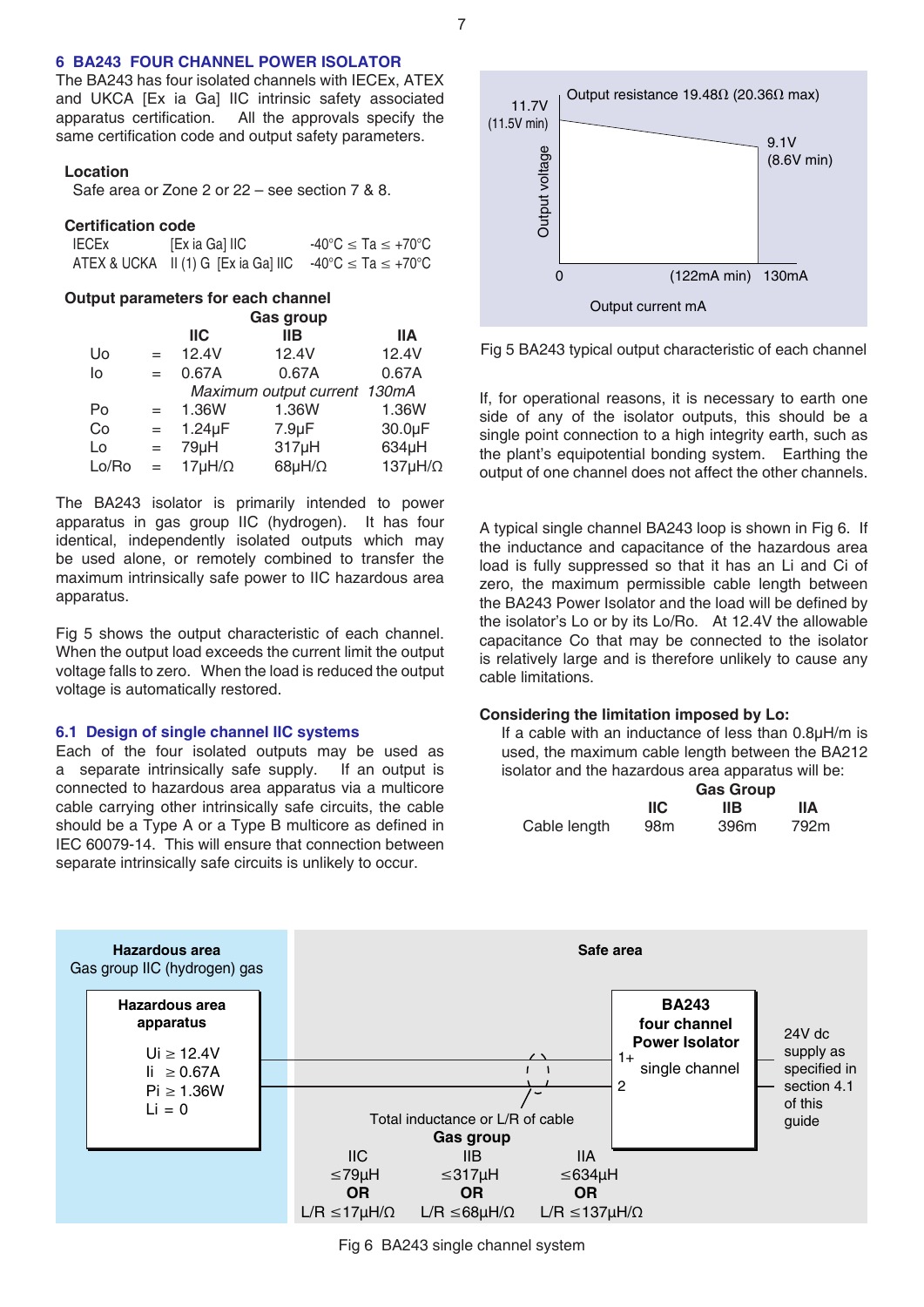**Alternatively, considering the limitation imposed by Lo/Ro:** Any length of cable with an L/R ratio equal to, or less

than, the BA212 isolators Lo/Ro may be used. The maximum length being defined by the acceptable resistive voltage drop of the cable.

|                                    |      | <b>Gas Group</b> |                 |
|------------------------------------|------|------------------|-----------------|
|                                    | IIC. | IIB.             | lΙA             |
| L/R of cable $\leq$ 17µH/ $\Omega$ |      | 68µH/ $\Omega$   | 137µH/ $\Omega$ |

## **6.2 Connecting four channels in parallel**

The four galvanically isolated output channels of the BA243 Power Isolator have been designed such that they are spark ignition safe in a IIC (hydrogen) atmosphere when connected in parallel. However, when connected in parallel the combined Io of the four channels is 4 x 0.67A  $= 2.68A$ . This high current reduces the inductance Lo that may be safely connected to only 5µH. Even with the hazardous area apparatus inductance fully suppressed, this limits the length of cable between the isolator and the hazardous area apparatus to a few metres in a group IIC atmosphere.

This limitation can be overcome by remotely interconnecting the four channels at the hazardous area apparatus and treating each channel and it's associated wiring as a separate intrinsically safe circuit. To ensure that even under fault conditions the loops remain separated and current can not flow from one into another loop, channel interconnection must be made via triplicated series diodes as shown in Fig 7. Because the system's safety depends upon this isolation being maintained even with countable faults applied, this diode assembly requires third party certification. The BEKA BA3901 Power Combiner mounts onto a Pageant plug-in CPU module and has IECEx, ATEX and UKCA intrinsic safety apparatus certification.

If the four outputs are connected via a multicore cable, the cable should be a Type A or a Type B multicore as defined in IEC 60079-14.

Using this configuration the single channel cable parameters defined in section 6.1 are retained. If a Pageant Operator Panel is connected to a BA243 Power Isolator as shown in Fig 7 using four Draka Norsk Kabe twisted pair cables:

The maximum cable length limitation imposed by the Lo of the isolator will be:

| Gas group | Lo   | Maximum cable length |
|-----------|------|----------------------|
| IIC.      | 79µH | $79/0.67 = 117m$     |

**Alternatively** considering the limitation imposed by the Lo/Ro ratio of the isolator:

The Draka Norsk Kabe cable has an L/R ratio of 12.7µH/Ω which is below the Isolators Lo/Ro output safety parameter for gas group IIC. Any length of this cable may be used between the Isolator and the Operator Panel the maximum length being determined by the cable's acceptable voltage drop.

The current consumption of a Pageant Operator Panel depends upon the number and type of plug-in input and output modules that are fitted. The maximum percentage of the total available power from the Pageant Operator Panel that each module consumes is shown on the datasheet and the instructions for each module. The sum of the power consumption of all the modules fitted determines how much current the Pageant Operator Panel draws from the Power Isolator.

| Total % module    | <b>Operator Panel</b> |  |
|-------------------|-----------------------|--|
| power consumption | maximum current       |  |
| 20%               | 300 <sub>m</sub> A    |  |
| $100\%$           | 400 <sub>m</sub> A    |  |

The minimum operating voltage of a plug-in CPU module is 7.5V and the BA3901 Power Combiner introduces an additional 1.1V voltage drop. Therefore the minimum permissible voltage at the Operator Panel is 8.6V and each of the four BA243 channels supplies one quarter of the Operator Panels current consumption.



Fig 7 Combining 4 BA243 channels in hazardous area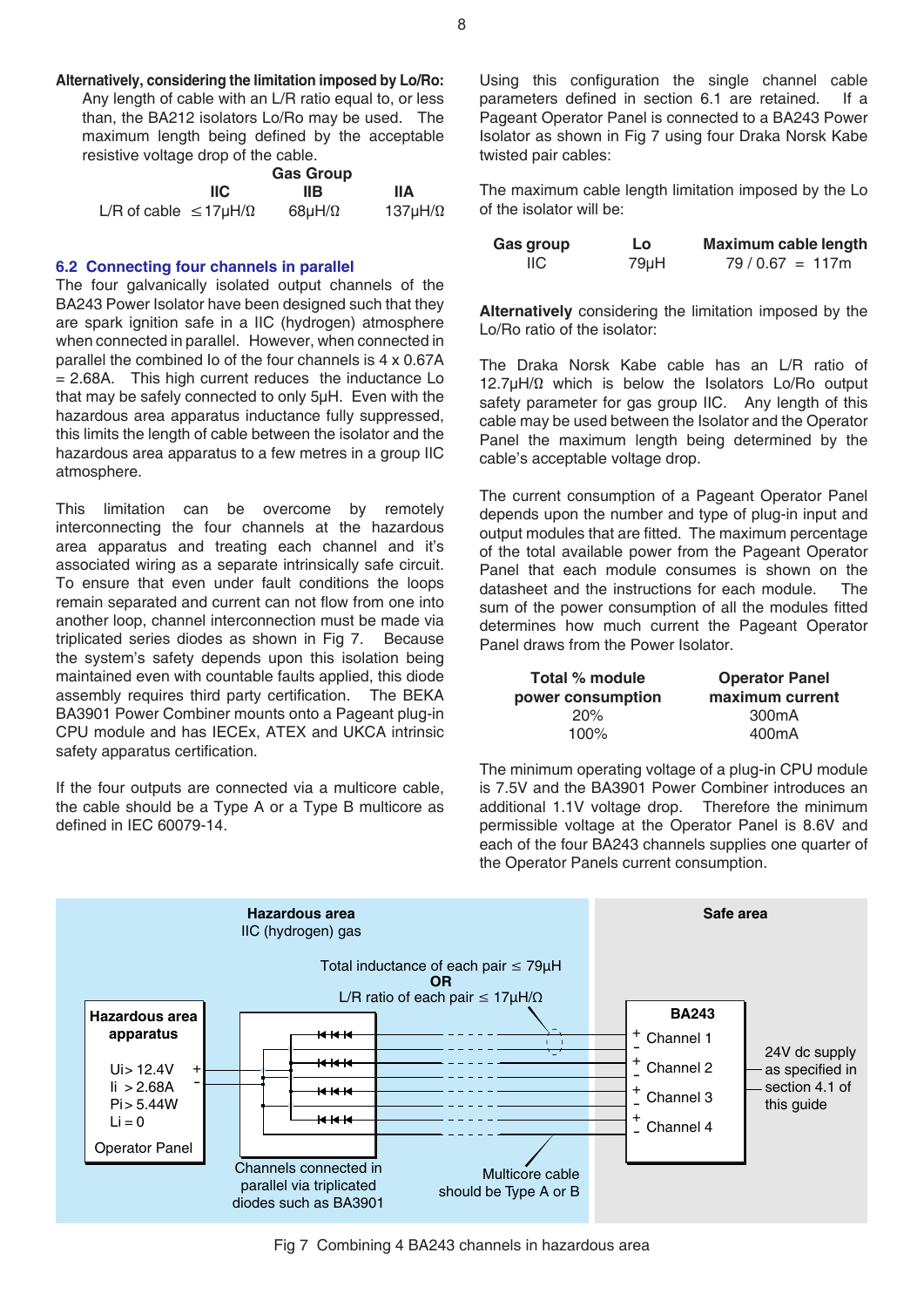The maximum allowable cable length can be calculated as follows:

$$
\text{Max cable length} = \left[ \frac{(\text{Vo min} - \text{VL min})}{\text{IL max}} \cdot \text{Ro max} \right] \left[ \frac{1}{2 \times \text{Rcab}} \right]
$$

Where:

| Vo min |     | Minimum isolator output voltage with<br>no load. |
|--------|-----|--------------------------------------------------|
| VL min | $=$ | Minimum operating voltage of load                |
| II max | $=$ | Maximum current supplied by<br>each channel A.   |
| Ro max |     | Maximum isolator output resistance $\Omega$      |
| R cab  |     | Cable conductor resistance $\Omega/m$            |

With 100% power consumption

 $=\left[\frac{(11.57 - 8.6)}{0.10} - 20.36\right] \left[\frac{1}{2 \times 0.0263}\right]$ 

Max cable length  $= 177$ m

With 20% power consumption Max cable length  $= 365$ m

This method of determining the maximum permitted cable length allows significantly longer cables than just considering the inductance of the cable.

## **6.3 Connecting two channels in parallel**

If the required usable power in the hazardous area is greater than 1.05W but less than 2.1W, two channels of the BA243 may be remotely connected in parallel. This is spark ignition safe in a IIC atmosphere. Providing each channel and wiring is treated as a separate intrinsically safe circuit, single channel cable parameters are retained for each channel and no isolation diodes are required.

Fig 8 shows the required wiring and remote interconnection at the hazardous area apparatus.

Using the Draka Norsk Kabe cable and considering the inductance of the cable, lengths up to 117m in a IIC atmosphere may be used. The cable length achievable considering the cable L/R ratio depends upon the current consumed and the minimum acceptable operating voltage of the hazardous area apparatus.

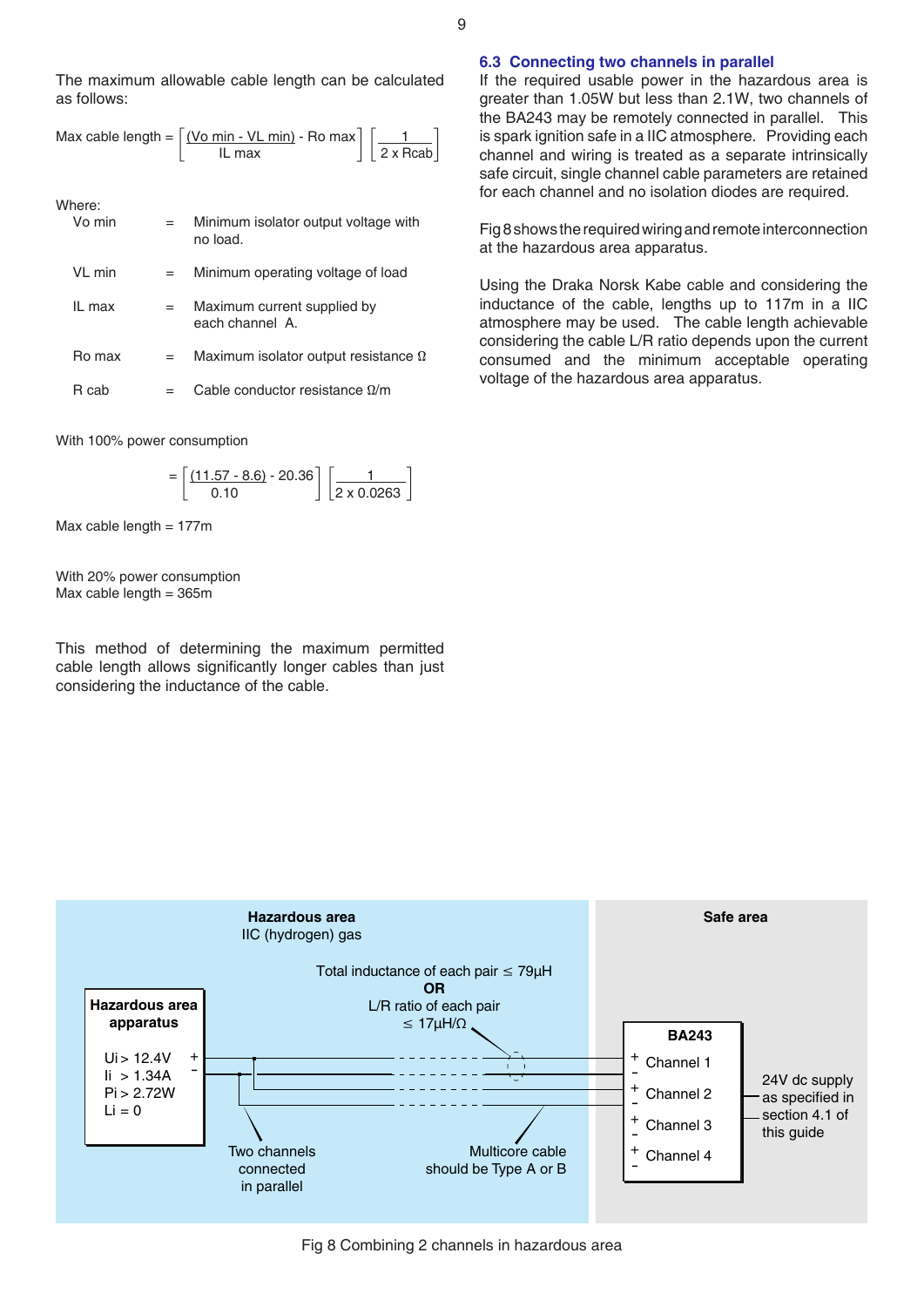## **7. POWER ISOLATOR INSTALLATION IN ZONE 2**

In addition to intrinsic safety associated apparatus certification, BEKA Power Isolators also have IECEx, ATEX and UKCA increased safety Ex ec [iaGa] IIC Gc component certification:

| <b>IECEX</b> | IECEx CML 20.0081U       |
|--------------|--------------------------|
| ATEX         | <b>CML 20 ATEX 3123U</b> |
| <b>UKCA</b>  | <b>CML 21 UKEX 3279U</b> |

This component certification permits the isolators to be installed in Zone 2 when provided with additional ingress protection. Copies of certificates may be downloaded from the BEKA associates website [www.beka.co.uk](https://www.beka.co.uk/).

#### **7.1 Increased safety Ex e**

Traditionally most barriers and galvanic isolators have used an Ex n protection technique for Zone 2 installations. Both the IEC and CENELEC are in the process ofreplacing Ex n Zone 2 protection techniques with variations of other methods of protection. Intrinsic safety without faults Ex ic has already replaced energy limiting Ex nL and nonsparking protection Ex nA is anticipated to be replaced by Ex ec for new equipment in 2022.

Increased Safety Ex e protection applies additional measures to provide increased security against the possibility of excessive temperatures and against the occurrence of arcs and sparks. The fifth edition of international standard IEC 60079-7:2015 Equipment Protection by Increased Safety 'e' defines two levels of protection:

| Ex eb EPL Gb | Equipment may be installed in<br>Zones 1 or 2. Electronic<br>components may not be used.                               |
|--------------|------------------------------------------------------------------------------------------------------------------------|
| Ex ec EPL Gc | Equipment may be installed in<br>Zone 2. Electronic components<br>maybe used. Intended to replace<br>Ex nA protection. |

## **7.2 Power Isolator Ex ec certificates**

The Power isolator's Ex ec certificates classify the BEKA Power Isolators as Ex component equipment. EN IEC 60079-0, the general requirements for the explosive atmospheres standards, defines component equipment as:

*Ex Component equipment is intended to be part of Ex Equipment, marked with the symbol "U", which is not intended to be used alone, and requires additional consideration when incorporated into Ex Equipment.*

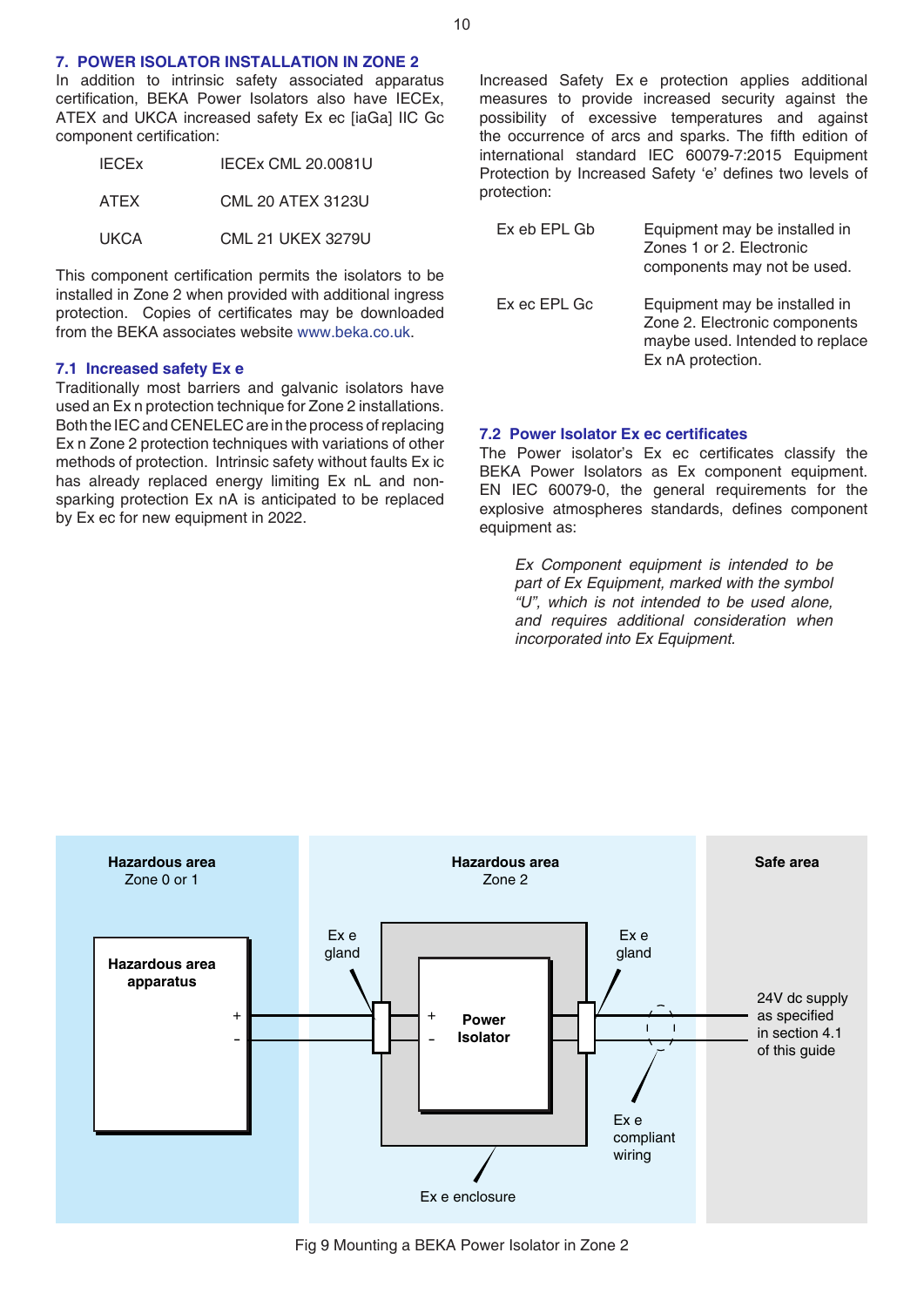The Power Isolator component certificates have a schedule of limitations which contain the following clauses:

- ii *The isolator shall be installed in an enclosure that meets the requirements of a type of protection as* specified in EN / IEC 60079-0 clause 1, with a  *degree of protection at least as required for Ex e.*
- iii *The equipment manufacturer shall ensure that the isolator is used within its rated operating temperature range, with due regard to other heat sources which may be present within the equipment enclosure. The service temperature range is the*  same as the ambient temperature range of -40°C to  $+70^{\circ}$ C.
- Where necessary, the equipment manufacturer  *shall take into account the following maximum temperature rises:*

| <b>Item</b>          | Rise $(^{\circ}K)$ |
|----------------------|--------------------|
| <b>Isolator</b> case | 28                 |
| Input terminals      | 20                 |
| Output terminals     | 25                 |
| Small components     | 85                 |

The equipment manufacturer referred to in this certificate schedule is the person responsible for the selection of the enclosure and the design of the isolator mounting and wiring. It is not the designer and manufacturer of the Power Isolator BEKA associates.

#### **7.3 Zone 2 installation requirements**

To comply with the Zone 2 component certificate requirements the Power Isolator must be installed in an enclosure providing a minimum of protection required for Ex ec increased safety equipment which is specified in EN IEC 60079-7. Enclosures can be metallic or non-metallic and exact protection requirements vary depending upon the contents.

Although any compliant enclosure may be used, the simplest solution is to use a proprietary enclosure with third party Ex ec component approval. Fig 9 illustrates the required configuration. To preserve the integrity of the enclosure all cable entries should be made via certified Ex e cable glands. The intrinsically safe Power Isolator output wiring should be segregated from the incoming Ex e power supply wiring and it should not pass through the same cable gland.

The wiring for all types of electrical circuits in hazardous areas, except intrinsically safe circuits, should comply with the Cable and Wiring Systems requirements specified in section 9 of IEC 60079-14 *Electrical installations design, selection and erection.*

The Ex e cable supplying power from the safe area to the Power Isolator in Zone 2 should have an adequate current and voltage rating, be mechanically robust with a toughened outer sheath, or it should be armoured. It should also be suitable for the expected operating temperature and be compatible with the glands used to seal the Ex e enclosure.

All hazardous area circuits, except intrinsically safe systems, should satisfy the requirements of IEC 60079-14 section 8 Switch-off and isolation and be protected from accidental electrical overloads. When using an instrument power supply complying with the European or UK Low Voltage Directive, overload protection is provided by the power supply and isolation may be achieved by switching off the power supply. The need for a specific means of isolation is not essential. since the risk is not as great as it is for higher power installations. The application diagrams in this guide therefore do not show separate fuses and a means of individually de-energising each loop, this accords with current practice in most extra low voltage instrument systems.

If site practice requires all loops to be protected by individual fuses and a means of isolating each loop, this can be readily achieved by using distribution cabinet terminals which incorporate a fuse and a means of isolation. However, this does marginally reduce the system operational reliability. Other methods of isolation, de-energising, and fault current limiting such as an mcb are equally acceptable.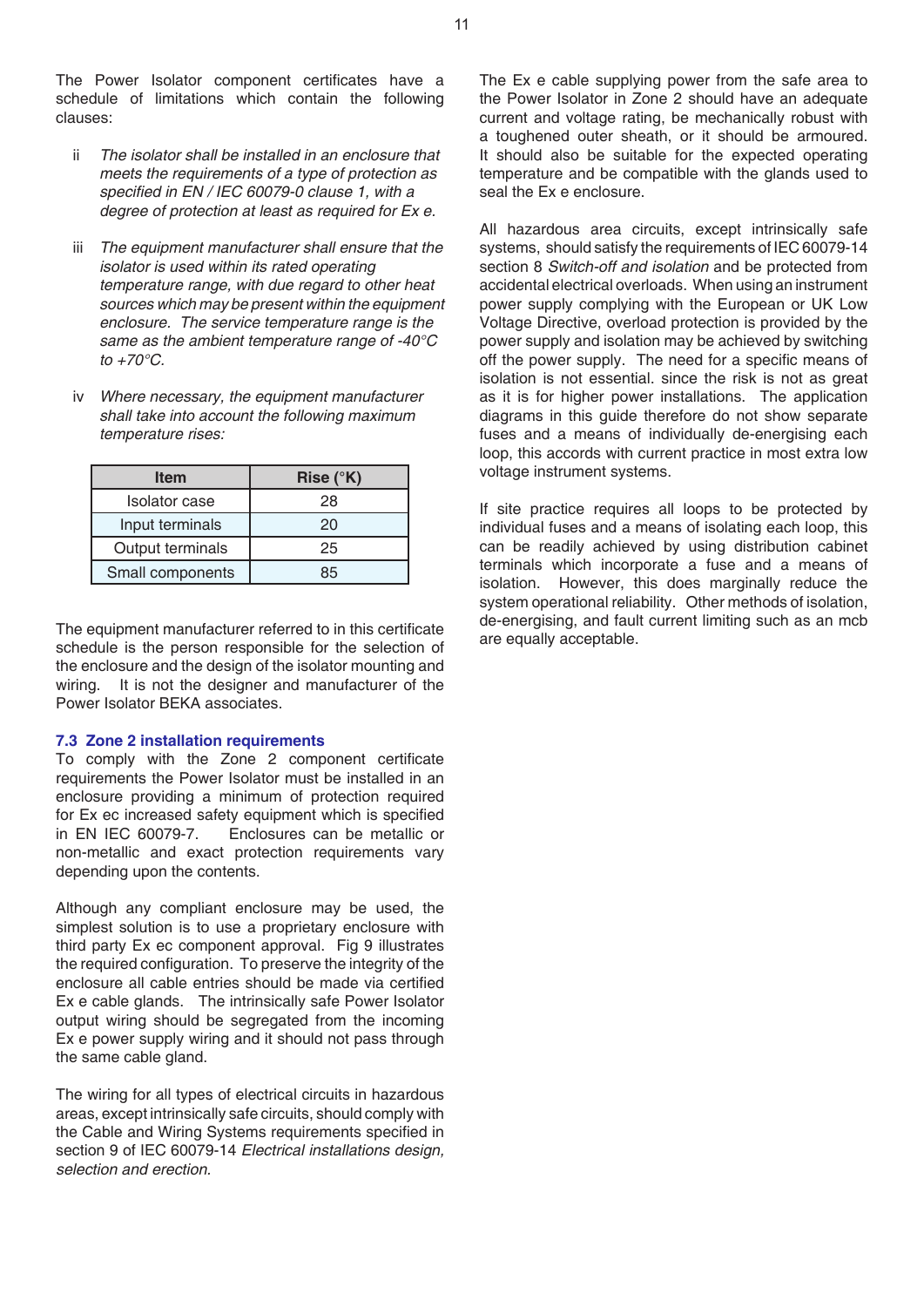## **7.4 Ex ec equipment assessment**

Like the Ex ec component certificate for the BEKA Power Isolator, the Ex e certificate for the enclosure will almost certainly be a component certificate. These certificates confirm that when used alone in accordance with specific requirements each component complies with Ex e requirements. The certificates do not confirm that when the components are used together the resulting system is safe.

This requires additional consideration such as a third party Ex ec Equipment assessment and certificate for the isolator mounted within the enclosure. For ATEX & UKCA systems this can be a self-assessment.

## **7.5 Temperature classification**

Ex ec component certificates such as those for the BEKA Power Isolators do not specify a surface temperature T rating. Components certificates for Ex ec enclosures may be allocated a T rating with specified contents such as the number of terminals they may contain, or a maximum internal power dissipation.

Temperature classification of Ex e equipment is performed in normal operation. The maximum operating temperature of the apparatus is usually the predominant factor in determining the temperature classification.

When housing BEKA Power Isolators the surface temperature of the Ex e equipment assembly comprising the enclosure and Power Isolator(s) should be assessed.

Most metallic Ex ec enclosures able to accommodate one BEKA Power Isolator can achieve a T4 (Maximum surface temperature 135°C). The maximum temperature within the enclosure should not exceed the maximum operating temperature of the BEKA Power Isolator which is 70°C. The Power Isolator's Ex ec certificate states that the maximum power dissipation is 8W, therefore the enclosure requires a thermal resistance of less than 8.2°C per watt.

## **8. POWER ISOLATOR INSTALLATION IN ZONE 22 OR 21**

The BEKA Power Isolators do not have dust certification, but both the IECEx and ATEX increased safety Ex ec IIC Gc component certificates state in their schedule of limitations:

The isolators are suitable for use in Ex tb applications when installed inside a suitable enclosure. The power consumption is 8.0W (BA212 and BA243).

IEC 60079-31 *Equipment dust ignition protection 't'* defines the requirements for a type of protection for explosive dust atmospheres where electrical equipment is mounted within an enclosure. The enclosure provides dust ingress protection and a means to limit surface temperatures.